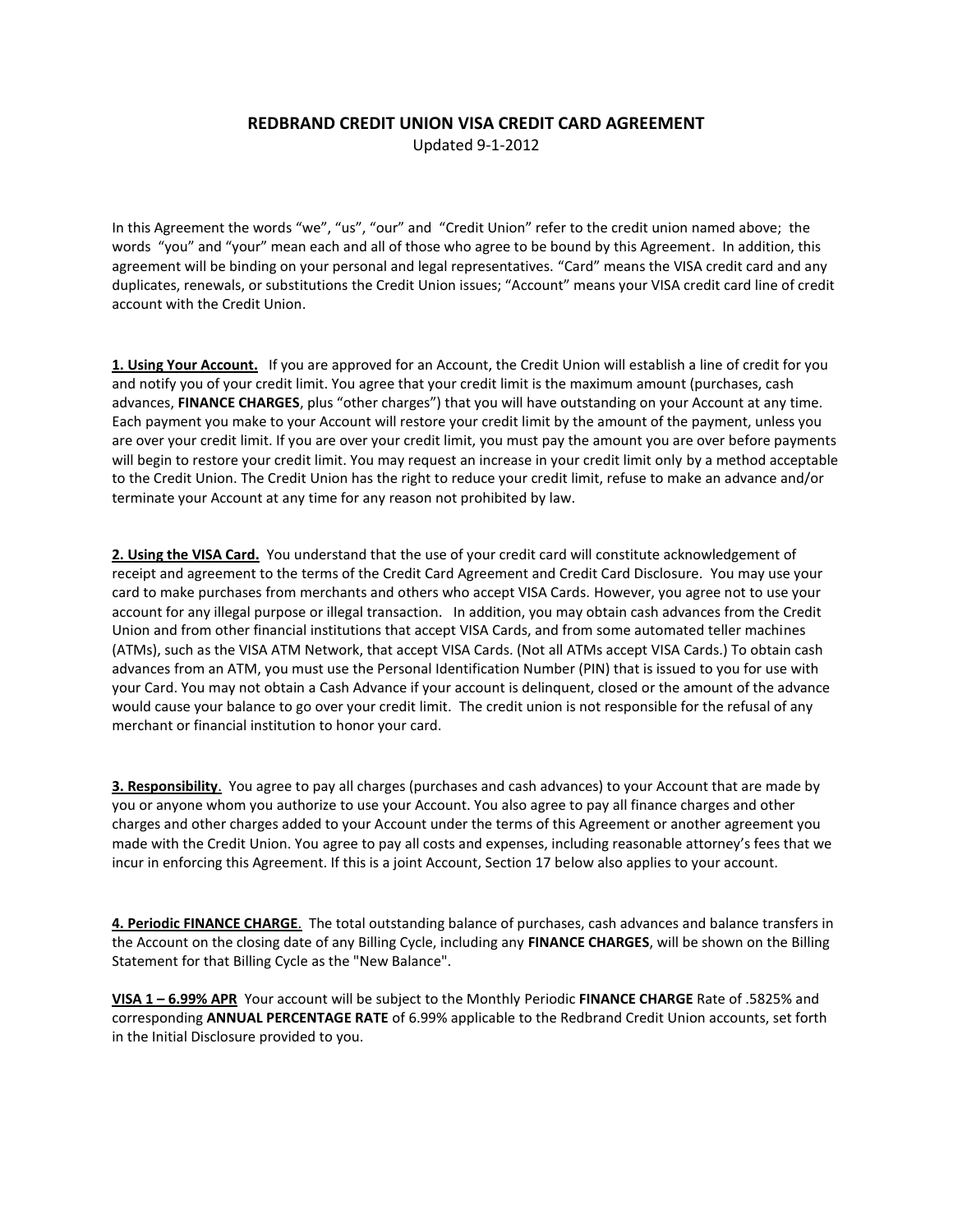**VISA 2 – 12.9% APR** Your account will be subject to the Monthly Periodic **FINANCE CHARGE** Rate of 1.075% and corresponding **ANNUAL PERCENTAGE RATE** of 12.9% applicable to the Redbrand Credit Union accounts, set forth in the Initial Disclosure provided to you.

The Periodic **FINANCE CHARGE** on Credit Purchases is calculated as follows:

A **FINANCE CHARGE** will be imposed on Credit Purchases only if you elect not to pay the entire New Balance shown on your monthly statement for the previous billing cycle within 25 days from the closing date of that statement. If you elect not to pay the entire New Balance shown on your previous monthly statement within that 25 day period, a **FINANCE CHARGE** will be imposed on the unpaid average daily balance of such Credit Purchases from the previous statement closing date and on new Credit Purchases from the previous statement closing date and on new Credit Purchases from the date of positing to your account during the current billing cycle, and will continue to accrue until the closing date of the billing cycle preceding the date on which the entire New Balance is paid in full or until the date of payment if more than 25 days from the closing date.

The **FINANCE CHARGE** for a billing cycle is computed by applying the monthly Periodic Rate to the average daily balance of Credit Purchases, which is determined by dividing the sum of the daily balances during the billing cycle by the number of days in the cycle. Each daily balance of Credit Purchases is determined by adding to the outstanding unpaid balance of Credit Purchases at the beginning of the billing cycle any new Credit Purchases posted to your account, and subtracting any payments as received and credits posted to your account, but excluding any unpaid **FINANCE CHARGES**.

The Periodic **FINANCE CHARGE** on Cash Advances is calculated as follows:

A **FINANCE CHARGE** will be imposed on Cash Advances from the date made or from the first day of the billing cycle in which the Cash Advance is posted to your account, whichever is later, and will continue to accrue until the date of payment.

The **FINANCE CHARGE** for a billing cycle is computed by applying the monthly Periodic Rate to the average daily balance, which is determined by dividing the sum of the daily balances during the billing cycle by the number of days in the cycle. Each daily balance is determined by adding to the Previous Balance (the outstanding balance of your account at the beginning of the billing cycle) any new Cash Advances received and any new Credit Purchases posted to your account, and subtracting any payments as received or credits as posted to your account, and subtracting any payments as received or credits as posted to your account but excluding any unpaid **FINANCE CHARGES**.

## **5. Account Fees:**

In addition to the periodic rate, the following additional fees may be imposed on your account if applicable.

**Cash Advance fee**: A fee of \$1.00 will be charged for each cash advance you obtain from an automated teller machine (ATM). Since Cash Advance fees are one time charges that must be included in calculating the **ANNUAL PERCENTAGE RATE**, the **ANNUAL PERCENTAGE RATE** shown on your periodic statement may exceed the corresponding **ANNUAL PERCENTAGE RATE** (which is based on Periodic **FINANCE CHARGE**) in any month for which a new Cash Advance, obtained from an ATM, is posted to your account.

**Return Payment Fee:** If a check or share draft used to make a payment on your account is returned unpaid, you will be charged a fee of \$30.00.00 for each item returned.

**ACH Returned Payment Fee:** If an ACH used to make a payment on your account is returned unpaid, you will be charged a fee of \$30.00 for each item returned.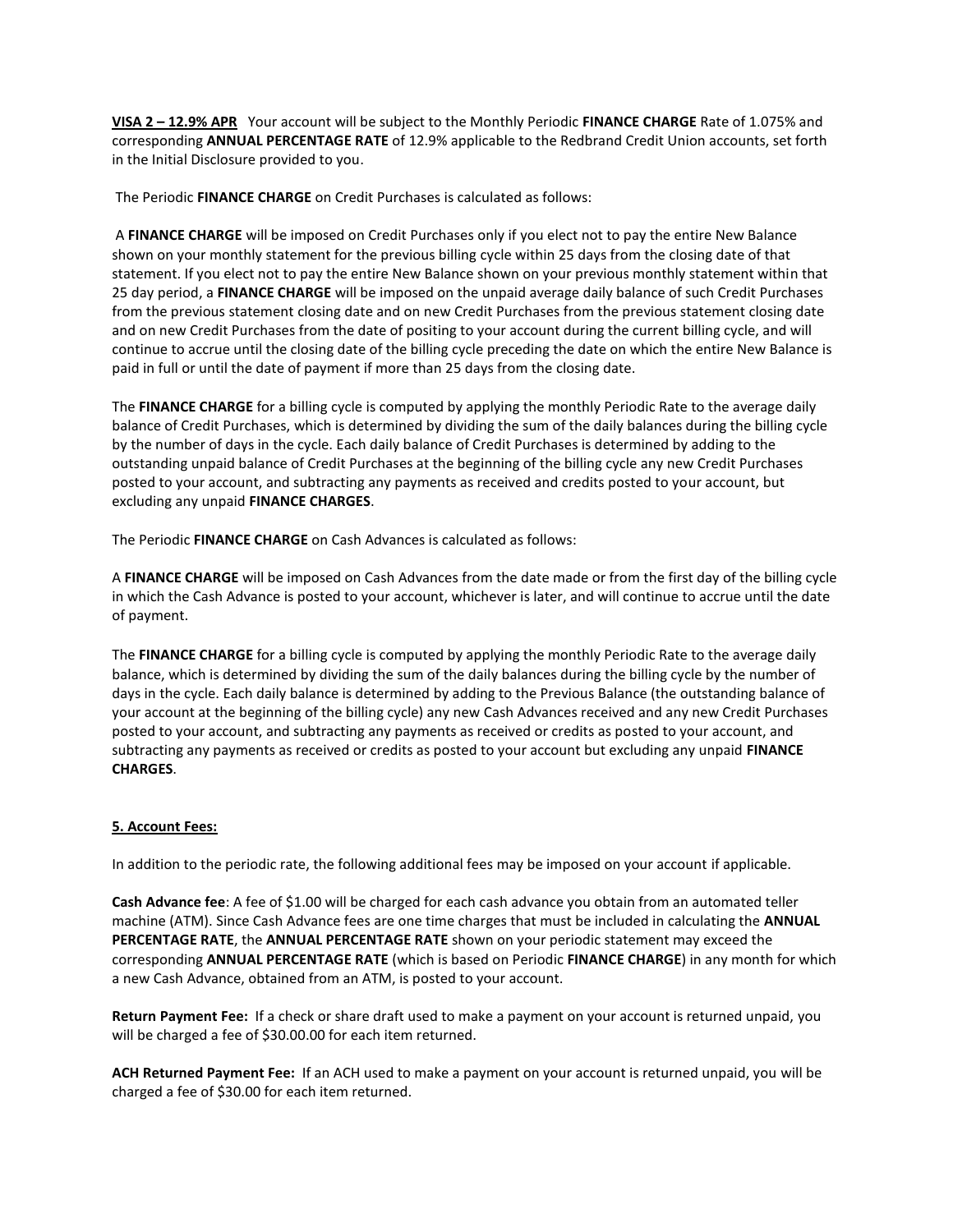#### **Auto Pay Return Fee:** You agree to pay a fee of \$30.00

**Draft Copy Fee**: You will be charged for each sales draft copy that you request (except when the request is made in connection with a billing error made by the credit union.) Original \$9.00 – Photocopy \$5.00

Late Payment Fee: A late fee of \$20.00 will b e charged if you fail to make the minimum payment within 30 days after the Payment Due Date. This will continue on each Due Date during the period which the account is 30 to 120 past due.

**Statement Copy Fee:** You agree to pay \$2.00 for each copy of a monthly statement or receipt you request unaccompanied by an allegation of error.

**6. Payments:** Each month you must pay at least the minimum payment shown on your statement by the date specified on the statement or no later than 25 days from the statement closing date, whichever is later. If your statement says the payment is "Now Due," your payment is due no later than 25 days from the statement closing date. You may pay more frequently, pay more than the minimum payment or pay the Total New Balance in full. If you make extra or larger payments, you are still required to make at least the minimum payment each month your Account has a balance (other than a credit balance). The minimum payment is 3% of your Total New Balance, or \$20.00, whichever is greater, plus the amount of any prior minimum payments that you have not made, and any amount you are over your credit limit. The Credit Union also has the right to demand immediate payment of any amount by which you are over your credit limit.

**7. Payment Allocation.** Subject to applicable law, your payments may be applied to what you owe the Credit Union in any manner the Credit Union chooses.

**8. Security Interest.** Your Account is secured by all shares you have in any individual or joint account with the Credit Union, except for shares in an Individual Retirement Account or in any other account that would lose special tax treatment under state or federal law if given as security. You authorize the Credit Union to apply the balance in your individual or joint share accounts to pay any amounts due on your Account if you should default. Collateral securing other loans you have with the Credit Union may also secure this loan, except that a dwelling will never be considered as security for this Account, notwithstanding anything to the contrary in any other agreement.

**9. Default.** You will be in default if you fail to make any minimum payment or other required payment by the date that is due. You will be in default if you break any promise you make under this Agreement. You will be in default if you die, file for bankruptcy or become insolvent, that is, unable to pay your obligations when they become due. You will be in default if you make any false or misleading statements in any credit application or credit update. You will also be in default if something happens that the Credit Union believes may substantially reduce your ability to repay what you owe. In addition, you are in default if you fail to pay any other loans you owe us. You will be in default if there is an attachment, execution or levy against your property or you make an assignment for the benefit of creditors. You will be in default if a guardian, conservator, receiver, custodian or trustee is appointed for you. You will be in default if there has been a material adverse change in your financial standing.

When you are in default, the Credit Union has the right to demand immediate payment of your full Account balance without giving you notice. If immediate payment is demanded, you agree to continue paying finance charge, at the periodic rate charged before default, until what you owe has been paid, and any shares that were given as security for your Account may be applied towards what you owe.

We may, but are not required to, authorize charges that go over your credit line. You must pay any amount over your credit line, and you must pay us immediately if we ask you to. This agreement applies to any balances on your account, including any balance over your credit line. Legal/Collection Fee: You promise to pay, subject to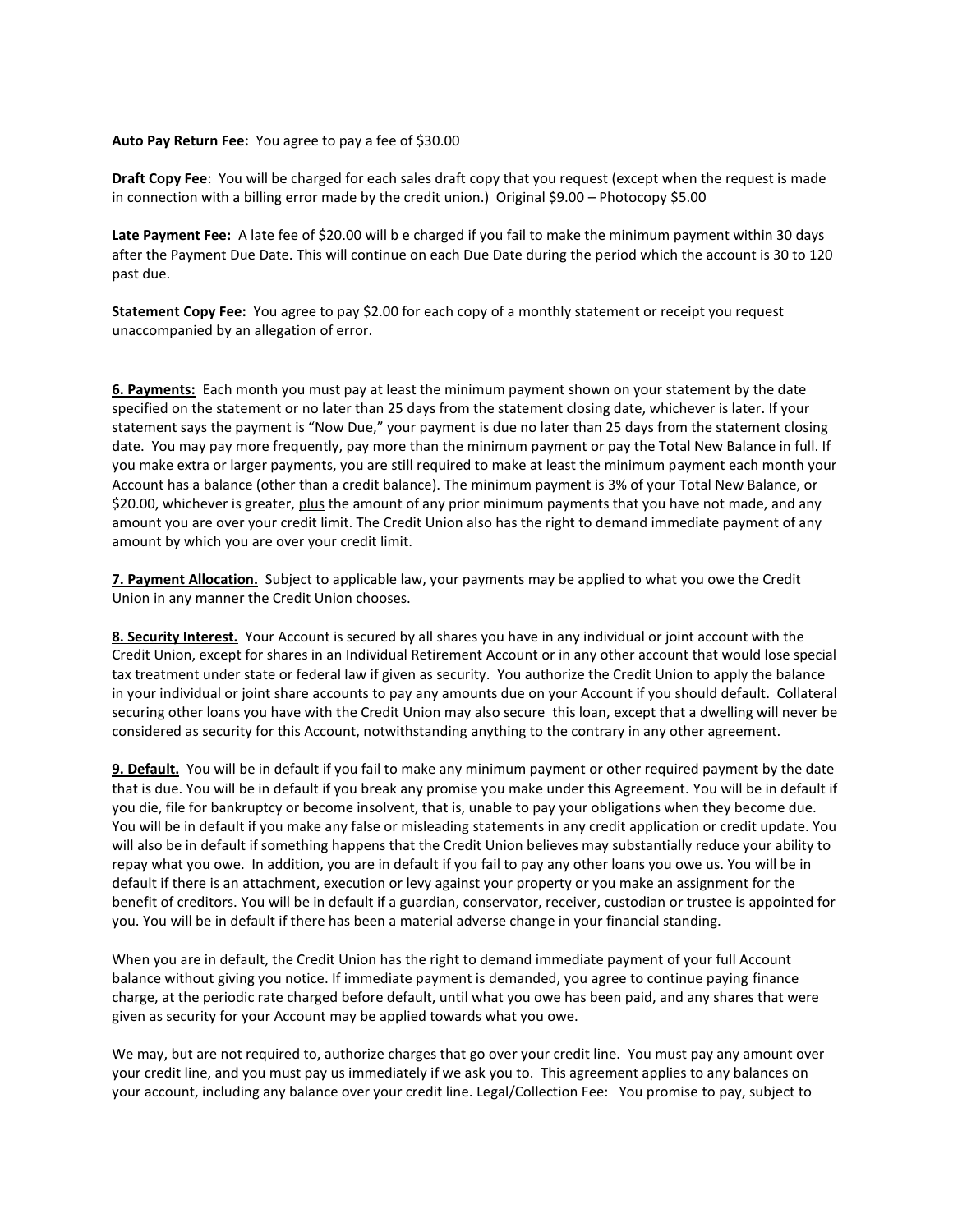applicable law, all costs of collecting what you owe under this agreement and all costs of realizing on any security for the Plan, including court costs, collection agency fees and reasonable attorney fees. We may enter into a contingent or hourly fee arrangement with an attorney or collection agency and you agree that such an agreement is reasonable. This provision also applies to bankruptcy appeals or post judgment proceedings.

**10. Liability for Unauthorized Use-Lost/Stolen Card Notification.** You agree to notify us immediately, orally or in writing at: Redbrand Credit Union, PO Box 4128, Bartonville, IL 61607 or telephone (309) 697-1447 twenty-four (24) hours a day, seven (7) days a week, of the loss, theft, or unauthorized use of your Credit Card. You may be liable for the unauthorized use of your Credit Card. You will not be liable for unauthorized use that occurs after you notify us of the loss, theft, or possible unauthorized use. You will have no liability for unauthorized purchases made with your credit card, unless you are grossly negligent in the handling of your card. In any case, your liability will not exceed \$50.00.

You also agree to assist us in determining the facts, circumstances and other pertinent information relating to any loss, theft or possible unauthorized use of your credit card and comply with such procedures as we may require in connection with our investigation, including assisting in the prosecution of any authorized user.

**11. Changing or Terminating Your Account.** The Credit Union may change the terms of this Agreement from time to time. Notice of any change will be given in accordance with applicable law. Use of your Card after receiving notice of a change will indicate your agreement to the change. If permitted by law and specified in the notice to you, the change will apply to your existing Account balance as well as to the future transactions.

Either you or the Credit Union may terminate this Agreement at any time, but termination by you or the Credit Union will not affect your obligation to pay the Account balance plus any finance and other charges you owe under this Agreement. You are also responsible for all transactions made to your Account after termination, unless the transactions were unauthorized.

The Card or Cards you receive remain the property of the Credit Union and you must recover and surrender to the Credit Union all Cards upon request or upon termination of this Agreement whether by you or the Credit Union. The Credit Union has the right to require you to pay you full Account balance at any time after your Account is terminated, whether it is terminated by you or the Credit Union. If this is a joint Account, Section 17 of this Agreement also applies to termination of the Account.

**12. Credit Information.** You authorize the Credit Union to investigate your credit standing when opening or reviewing your Account. You authorize the Credit Union to disclose information regarding your Account to credit bureaus and creditors who inquire about your credit standing. However, we are not obligated to release any such information to anyone unless we are required by law to do so. The Credit Union can reinvestigate and reevaluate any information you provided on your credit application at any time, and in the course of doing so, we may ask you for additional information, request credit bureau reports and/or otherwise verify your current credit standing.

**13. Returns and Adjustments.** Merchants and others who honor your Card may give credit for returns or adjustments, and they will do so by sending the Credit Union a credit slip which will be posted to your Account. If your credits and payments exceed what you owe the Credit Union, the amount will be applied against future purchases and cash advances. If the credit balance amount is \$1 or more, it will be refunded upon your written request or automatically after six (6) months.

**14. Additional Benefits/Card Enhancements.** The Credit Union may from time to time offer additional services to your Account, such as travel accident insurance, at no additional cost to you. You understand that the Credit Union is not obligated to offer such services and may withdraw or change them at a time.

**15. Foreign Transactions.** Purchases and cash advances made in foreign countries and foreign currencies will be billed to you in U.S. dollars. The conversion rate to U.S. dollars will be determined in accordance with the operating regulations established by VISA U.S.A. currently the currency conversion rate used to determine the transaction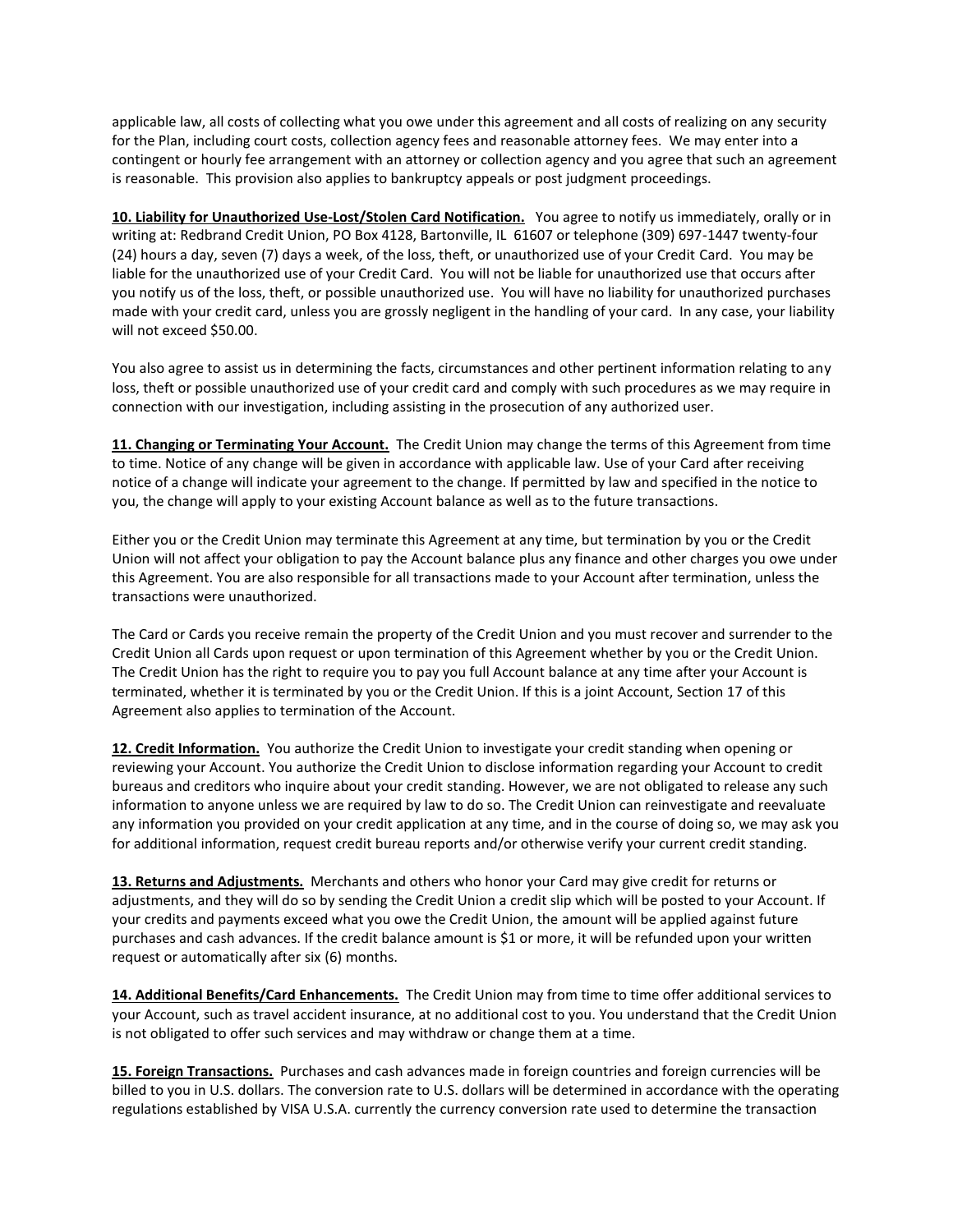amount in U.S. dollars is either a government-mandated rate or the wholesale market rate in effect one day prior to the transaction processing date, increased by one-percent. The currency conversion rate used on the processing date may differ from the rate that would have been used on the purchase date or cardholder statement posting date.

**16. Merchant Disputes.** The Credit Union is not responsible for the refusal of any merchant or financial institution to honor your Card. The Credit Union is subject to claims and defenses (other than tort claims) arising out of goods or services you purchase with the Card if you have made a good faith attempt but have been unable to obtain satisfaction from the merchant or service provider, and (a) your purchase was made in response to an advertisement to the Credit Union sent or participated in sending to you; or (b) your purchase cost more than \$50.00 and was made in your state or within one hundred (100) miles of your home.

**17. Joint Accounts.** If this is a joint Account, each person on the Account must sign the Agreement. Each of you will be individually and jointly responsible for paying all amounts owed under this Agreement. This means that the Credit Union can require any one of you individually to repay the entire amount owed under this Agreement. Each of you authorizes the other(s) to make purchases or cash advances individually. Any one of you may terminate the Account and the termination will be effective as to all of you.

**18. Additional Card Holders or Others Using Your Account.** You may add up to 4 additional card holders to your account at no extra charge. Each additional card holder will receive a credit card with his or her individual name embossed. You promise to pay for all Credit Purchases and Cash Advances made by anyone you authorize to use your account, with or without a card, and whether or not you notify us that he or she will be using it. If another person has use of your account and you want to end that person's privilege, you must recover and return that person's credit card, if any. If you are unable to recover and return the card, you will continue to be liable for any charges made unless you tell us to cancel all cards and establish a new account for you, which will be done automatically if you notify us of unauthorized use under Paragraph 10 of this agreement. We may request written verification from you regarding any change or cancellation to your account.

**19. Keep Your Pin Confidential.** You agree to keep your PIN confidential and separate from your Card at all times.

20. Our Mailing Address. PO Box 4128, Bartonville, IL 61607

**21. Important Notice to Our Member Who Contacts by Phone.** Cardholder agrees that Issuer, its agents and service companies may, without the need to seek additional confirmation from Cardholder, monitor and/or record any telephone communications with Cardholder to insure that inquiries from you are handled promptly, courteously, and accurately.

**22. VISA Rules and Regulations.** The services being provided to you under this Agreement are made possible by Issuer's status as a license of VISA U.S.A. You recognize Issuer's responsibility to comply with the current VISA U.S.A. rules and regulations and changes to them in order to continue to provide these services.

**23. Effect of Agreement**. This Agreement is the contract which applies to all transactions on your Account even though the sales, cash advances, credit or other slips you sign or receive may contain different terms.

**24. No Waiver.** The Credit Union can delay enforcing any of its rights any number of times without losing them.

**25. Law Governing This Agreement.** TO THE EXTENT NOT EXPRESSLY PROHIBITED BY APPLICABLE LAW, THIS AGREEMENT AND YOUR ACCOUNT, AS WELL AS OUR RIGHTS AND DUTIES AND YOUR RIGHTS AND DUTIES REGARDING THIS AGREEMENT AND YOUR ACCOUNT, WILL BE GOVERNED BY AND INTERPRETED IN ACCORDANCE WITH THE LAWS OF THE STATE OF ILLINOIS, EXCLUDING THE CONFLICTS LAW OF ILLINOIS AND THE UNITED STATES, REGARDLESS OF WHERE YOU MAY RESIDE OR USE YOUR ACCOUNT AT ANY TIME. This choice of law is made because of a strong relationship between this Agreement and your account to Redbrand Credit Union because Issuer is located in Illinois, and to unsure uniform procedures and interpretation for all of our members,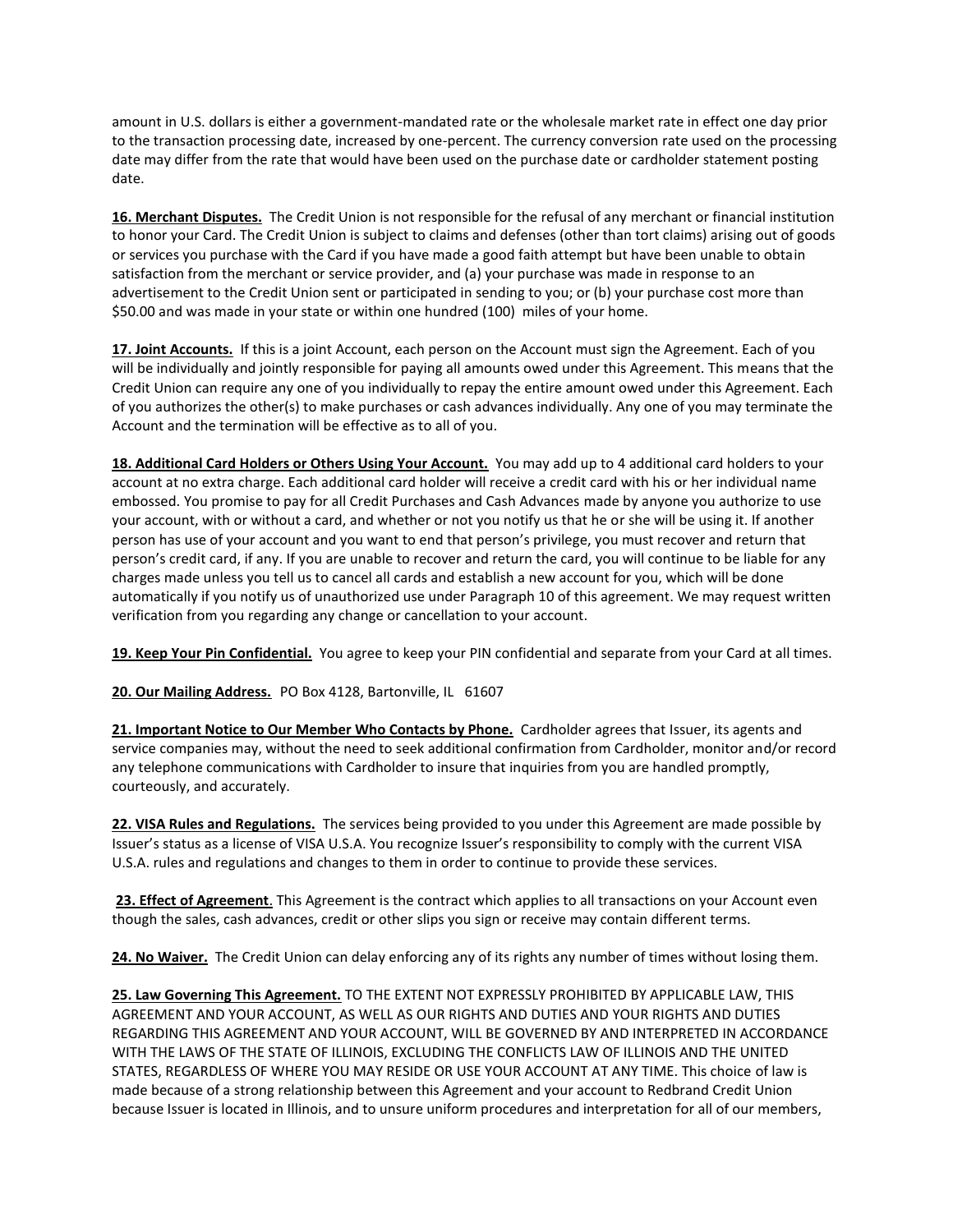no matter where they reside or use their accounts. If any term or provision of this Agreement is found to be unenforceable, this will not make any other terms or provision unenforceable.

**26. Limitation on Lawsuits.** You agree that any lawsuit based on any cause of action which you may have against us must be filed within one year from the date that it arises or you agree to be barred from filing a lawsuit. This limitation is intended to include tort, contract, and all other causes of action for which you and we may lawfully contract to set limitations for bringing suit.

**27. Statements and Notices**. Statements and notices will be mailed to you at the most recent address you have given the Credit Union. Notice sent to anyone of you will be considered notice to all.

**28. Regulation Z Initial Disclosures.** By using your card, you acknowledge receipt from us of the Initial Disclosures required by Regulation Z of the Truth in Lending Act and that the terms contained in the Initial Disclosures apply to you and your use of the card and are incorporated in full in this agreement.

**29. If You Change Your Name or Address**. You agree to notify us in writing within twenty (20) days if you change your name, your home or mailing address, or home or business telephone number.

**30. Copy Received.** You acknowledge that you have received a copy of the Agreement.

**31. Signatures.** By signing in the Signature area of this Agreement, you agree to the terms of this Agreement. You should retain this Agreement for your records.

**32. For Credit Card Tips from the Federal Reserve Board** To learns more about factors to consider when applying for or using a credit card, visit the website of the Federal Reserve Board at **[http://www.consumerfinance.gov/learnmore.](http://www.consumerfinance.gov/learnmore)** .

**33. Voluntary Payment Protection** We may offer Voluntary Payment Protection to you. Voluntary Payment Protection is not necessary to obtain credit. If you purchase Voluntary Payment Protection from us, you authorize us to add the fees or insurance charges monthly to your loan balance and charge you interest on the entire balance. At our option, we will change your payment or the period of time necessary to repay the loan balance. The rate used to determine the fees or insurance charges may change in the future. If the rate changes, we will provide any notices required by applicable law.

## **YOUR BILLING RIGHTS KEEP THIS NOTICE FOR FUTURE USE**

This notice contains important information about your rights and our responsibilities under the Fair Credit Billing Act.

Notify Us In Case of Errors or Questions About Your Bill

If you think your bill is wrong, or if you need more information about a transaction on your bill, write us on a separate sheet at the address listed on your bill. Write to use as soon as possible. We must hear from you no later than sixty (60) days after we sent you the first bill on which the error or problem appeared. You can telephone us, but doing so will not preserve your rights.

In your letter, give us the following information: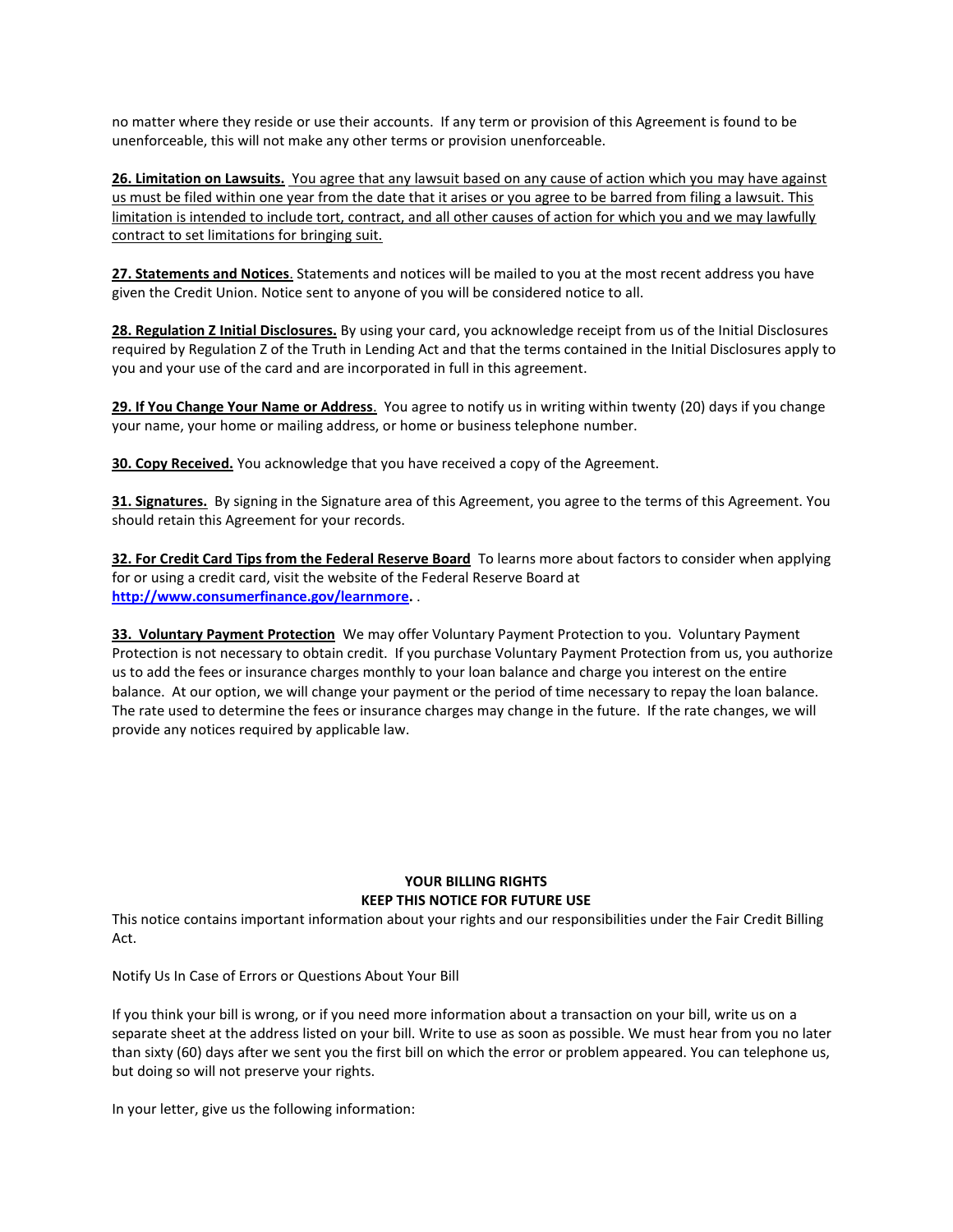- Your name and account number.
- The dollar amount of the suspected error.
- Describe the error and explain, if you can, why you believe there is an error. If you need more information, describe the item you are not sure about.

If you have authorized us to pay your credit card bill automatically from your savings or share draft account, you can stop the payment on any amount you think is wrong. To stop the payment your letter must reach us three business days before the automatic payment is scheduled to occur.

## **Your Rights and Our Responsibilities After We Receive Your Written Notice.**

We must acknowledge your letter within thirty (30) days, unless we have corrected the error by then. Within ninety (90) days, we must either correct the error or explain why we believe the bill was correct.

After we receive your letter, we cannot try to collect any among you question, or report you as delinquent. We can continue to bill you for the amount you question, including finance charges, and we can apply an unpaid amount against your credit limit. You do not have to pay any questioned amount while we are investigating, but you are still obligated to pay the parts of your bill that are not in question.

If we find that we made a mistake on your bill, you will not have to pay any **FINANCE CHARGES** related to any questioned amount. If we didn't make a mistake, you may have to pay **FINANCE CHARGES**, and you will have to make up any missed payments on the questioned amount. In either case, we will send you a statement of the amount you owe and the date that it is due.

If you fail to pay the amount that we think you owe, we may report you as delinquent. However, if our explanation does not satisfy you and you write to us within ten (10) days telling us that you still refuse to pay, we must tell anyone we report you to that you have a question about your bill. And, we must tell you the name of anyone we reported you to. We must tell anyone we report you to that the matter has been settled between us when it finally is.

If we don't follow these rules, we can't collect the first \$50.00 of the questioned amount, even if your bill was correct.

#### **Special Rule for Credit Card Purchases**

If you have a problem with the quality of the property or services that you purchased with a credit card and you have tried in good faith to correct the problem with the merchant, you may have the right not to pay the remaining amount due on the property or services. There are two limitations on this right:

(a) You must have made the purchase in your home state or, if not within your home state, within one hundred (100) miles of your current mailing address; and

(b) The purchase price must have been more than \$50.00. These limitations do not apply if we own or operate the merchant, or if we mailed you the advertisement for the property or services.